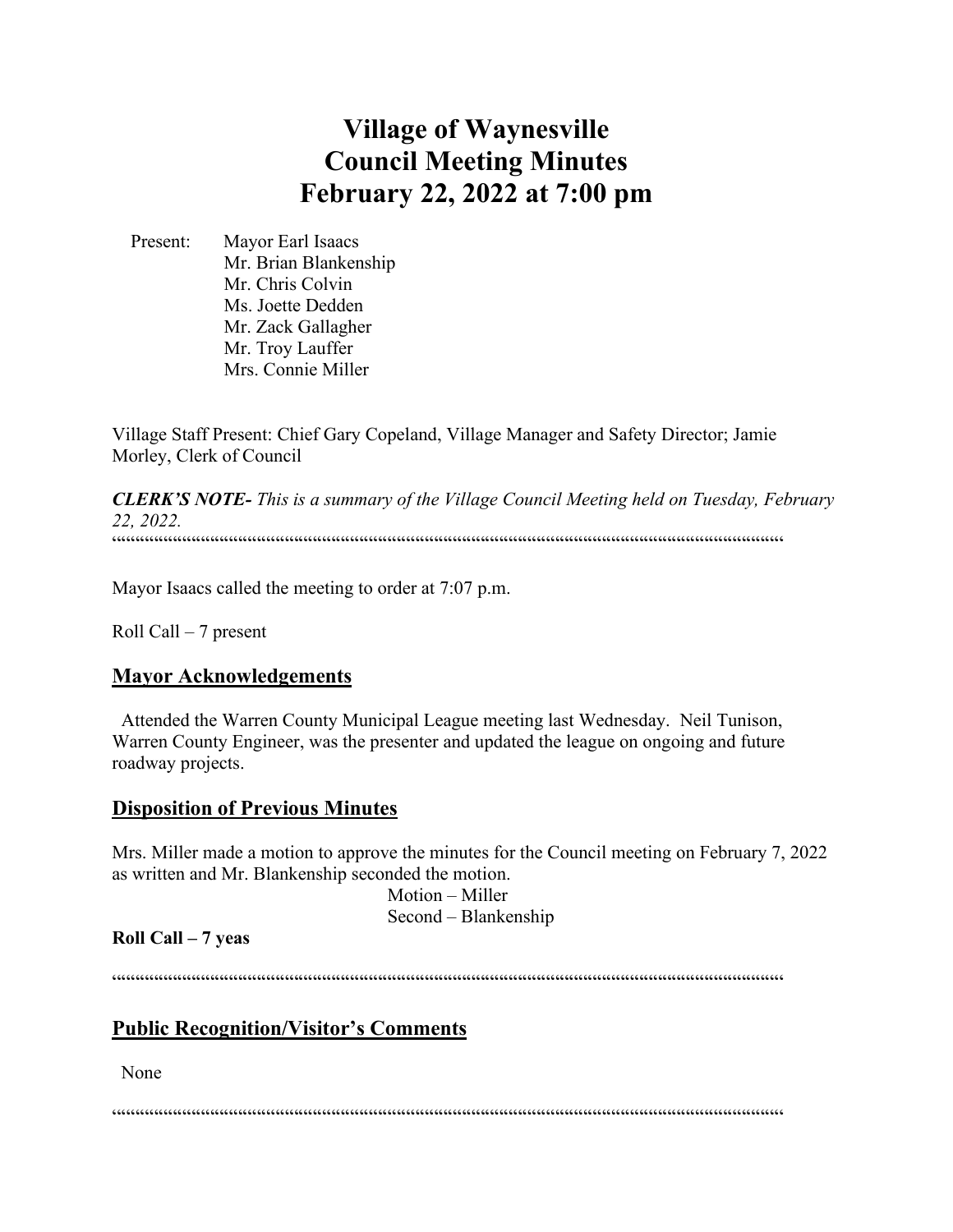# **Old Business**

 Chief Copeland stated that at the last meeting there had been some discussion about donating the Lockup to the Friend's Museum. Council had asked if the Museum could afford the upkeep and repairs the building needs or if the Museum would even want to take responsibility of the Lockup. Since the meeting, Chief Copeland has met with Mr. Blankenship and Mr. Prickett, both members of the Friend's Museum Board. They along with an architect have inspected the Lockup and have estimated the building would require about 20-30K worth of repairs. The Museum Board has met and discussed the possibility of accepting the Lockup, but no formal proposal has been made. Chief Copeland suggested the Village consider leasing the building to the Museum for a period of six months for \$1 with an option of another six-month extension if more time is needed. This would allow the Museum time to research and apply for grants. The Museum would assume payments for the utilities and maintenance of the building while leasing the Lockup. The initial thoughts were that the Museum could use it for community events and meetings. Chief Copeland stressed that while the Village is looking at either donating or selling the Lockup, there has never been any intentions to tear down the building. The Lockup is a historical building with a lot of history. Mr. Blankenship stated that most of the Museum Board seems to be in favor of accepting the donation of the Lockup, but a final vote will need to be taken at the next meeting. Chief Copeland stated that the building is not in horrible shape and can be used as is for meetings, but repairs and upkeep does need to be done as with any historical building.

At this time, James Prickett of 374 Miami Street, addressed Council. He stated that the Museum has only had two weeks to consider accepting the responsibility of the Lockup. There is an emergency Museum Board meeting next Monday to discuss this, but two weeks is not a lot of time for such a huge decision. Mr. Prickett stated he loves the building and wants to see it restored and made available to the public.

Mr. Gallagher wanted to clarify that by the Village leasing and ultimately donating the building to the Museum, this would alleviate the cost of utility bills, maintenance of the building, and liability from the taxpayers. Chief Copeland agreed and stated he felt this was a win-win for both the Village and the Museum. He also feels this is the best option for the building to turn it over to the stewards of the history of the Village. He also stated that the Museum can take their time in deciding if they want to take ownership of the building. The consensus of Council was that they would like to see the Museum get the building and honor its history and stressed that at no time was there discussion to tear the building down.

 Ms. Dedden stated Council had a special working session of Council tonight and went over the Rules of Council page by page. Council found no need for any updates or changes. Ms. Dedden did add that Council does have a legal question for Mr. Forbes to be asked at the next Council meeting.

""""""""""""""""""""""""""""""""""""""""""""""""""""""""""""""""""""""""

# **Reports**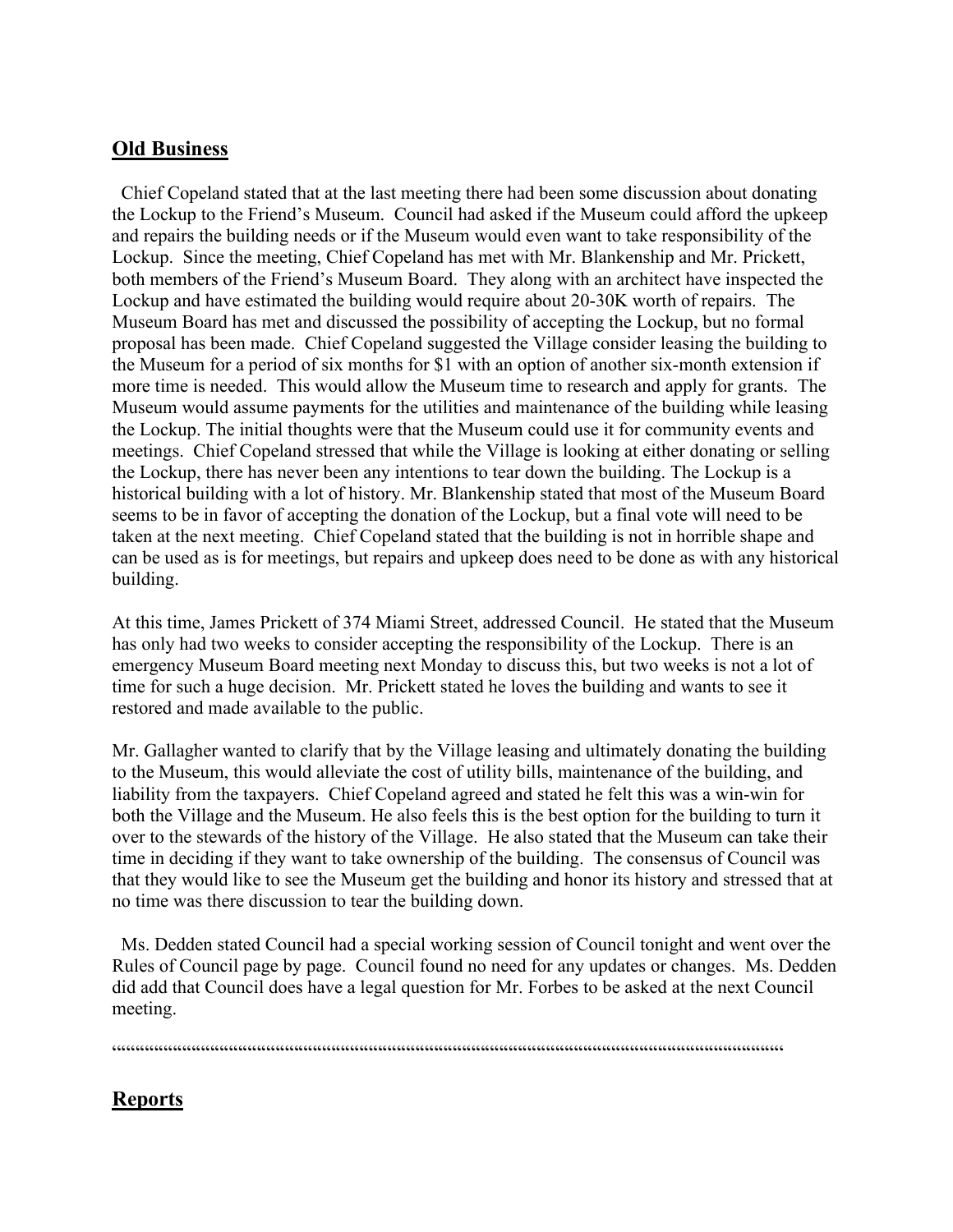## **Finance**

 The Finance Committee will meet this Thursday, February 24, 2022 at 5:00 p.m. in the small conference room at the Government Center. The public is welcome to join.

## **Public Works Report**

Public will meet March 7, 2022 at 6:00 p.m. and the public is encouraged to attend.

## **Special Committee Reports**

 Mr. Lauffer will meet this Thursday at 1:00 with another lamppost vendor at 1:00 p.m. at his Main Street office.

 There is a Historical Society Meeting sometime mid-March at Carriage Hill Retirement Home. Ms. Morley will get the details to Council.

 Planning Commission has a meeting scheduled for March 1, 2022 at 7:00 p.m. to review three lot splits or replats.

## **Village Manager Report**

- The Lock Up was discussed this evening about leasing it to the Friend's Museum. The previous tenants moved out in December and the Street Department has not had a chance to clean up due to inclement weather. The building is in good shape, just needs a little clean up and would encourage anyone to schedule a walk through.
- Ordinance on the agenda tonight to renew the Village's insurance. There was an increase of \$1,421.00.
- The Government Center sign is moving right along. The company is doing a great job.
- The garage doors for the cold barn have been on backorder for several months and should be installed by March 22.
- Repaired a water line break on Fourth Street. While repairing the line a meter pit was moved from the street into the yard.
- Working with Cindy Menth from WMA on the dedication of the clock at the gazebo downtown. The clock is currently being repaired at the clock shop downtown. Wayne Township should be poring a small slab for the clock to rest on.
- Thank you to Mr. Colvin for agreeing to write the article for the Wayne Township Newsletter.
- The Performing Arts Building at Wayne Local Schools is moving along.
- Received a thank you letter from Wayne Local Schools superintendent, Pat Dubbs, for the new sidewalk along Franklin.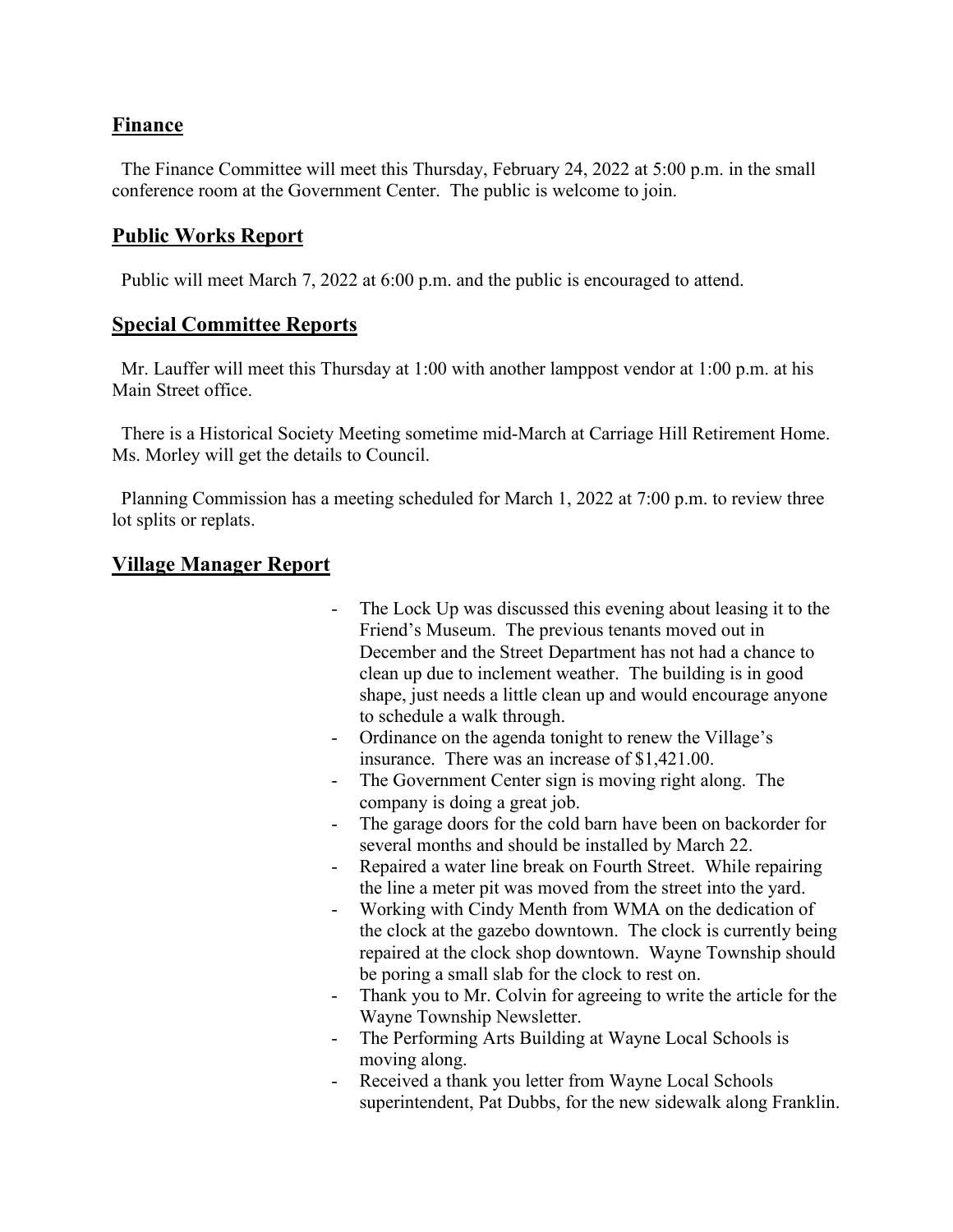He is appreciative the Village is helping kids stay safe while walking to and from school.

# **Police Report**

- Received a CPT (Continued Professional Training) check for \$3940 to be put back into the budget. This is required training for police officers.
- Thank you to Denny Adkins from Smokin BBQ for donating BBQ for all the workers during the inclement weather. It was appreciated.
- Opened an investigation concerning dogs being abandoned at the Government Center. I received a call on February 6 about a post on social media stating that there were abandoned dogs tied up at the Waynesville Police Department. After the call, it was discovered that two dogs were tied up to the post on the administrative side. The Village had no knowledge of the dogs, and they were left on the side of the building that is not frequented during the weekend. The dog warden was called to pick up the dogs and an investigation was initiated. Video showed the dogs being abandoned at approximately two p.m. on Saturday, February 5. Police contacted the suspect's family, who then called the suspect on speaker phone. Lt. Bledsoe heard her admit to abandoning the dogs. Pending charges have been filed against her for trespassing and animal endangerment.

 Mr. Lauffer asked if police officers are just given the bare minimum training or is additional training offered. Chief Copeland stated that all the full timers get additional training. Lt. Bledsoe just attended STEP training. Sgt Denlinger will leave next week for first line supervision training and in the past has attended evidence tech school and firearms training. Officer Kirsch went last month for field training officers. The reserves do attend phaser, firearms training, CPT and sometimes free training offered by the County.

# **Financial Director Report**

None

# **Law Report**

None

# **New Business**

# **Legislation**

### **First Reading of Ordinances and Resolutions**